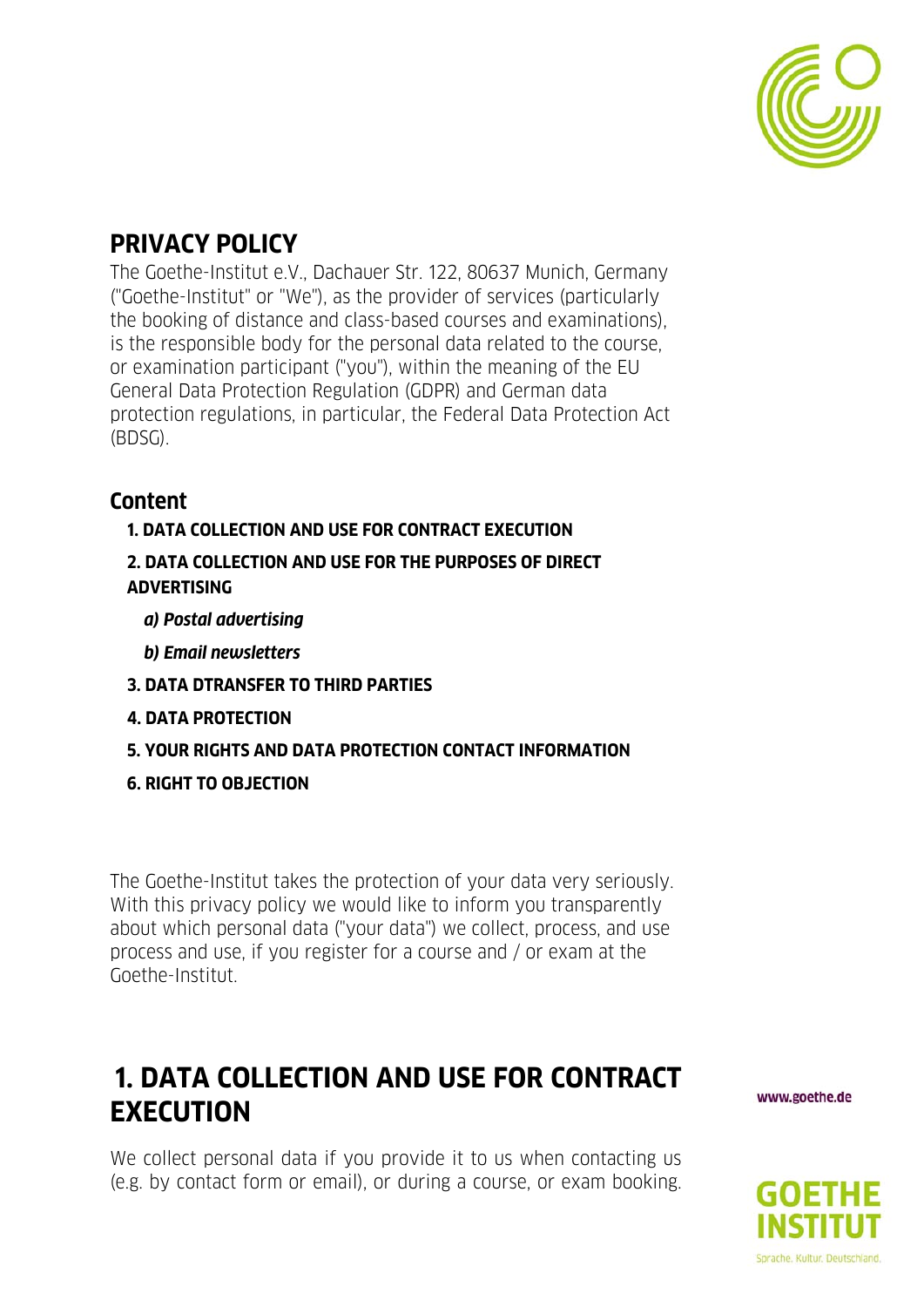

The specific data collected in detail, as well as the information which is mandatory and that which is voluntary, can be found in the respective input forms.

In these cases, we collect and process the data you have provided for the purpose of carrying out the respective contract, for example, to conduct a placement test for your language courses, or complete a language course including a subsequent examination, as well as to process your inquiries in accordance with Art. 6 (1) lit. b GDPR. Insofar as you have expressly consented to the processing of special data categories in accordance with Art. 9 (2) lit. a GDPR, we collect your health data (e.g. allergies) only for the purpose of which you are informed when granting consent.

After completion of the respective contract, your data will be blocked for further use and deleted after expiry of the tax and commercial retention periods. If statutory fiscal or commercial data retention requirements for individual data do not apply, your information will be deleted immediately after the respective contract has been executed. Any other state of affairs is only valid if you have expressly consented to a further use of your data or if we reserve the right to further data usage, this being permitted by law and of which we will inform you below.

#### *Data transfer for contract execution*

As part of the course and examination booking, your personal data is processed in our central language course management system, which is accessible to other Goethe-Instituts within the European Union or the European Economic Area. This is done to execute the contract in accordance with Art. 6 (1) sentence 1 lit. b GDPR and to safeguard our legitimate interests in valid information and correct data records when booking a course in accordance with Art. 6 (1) sentence 1 lit. f GDPR.

For fulfilment of the contract, we will pass on your data to the shipping company commissioned with the delivery, insofar as this is necessary for the delivery of ordered goods. Depending on which payment service provider you select in the order process, we will forward the payment data collected to the credit institution commissioned with the payment and any payment service providers commissioned by us to process the payments or to the selected

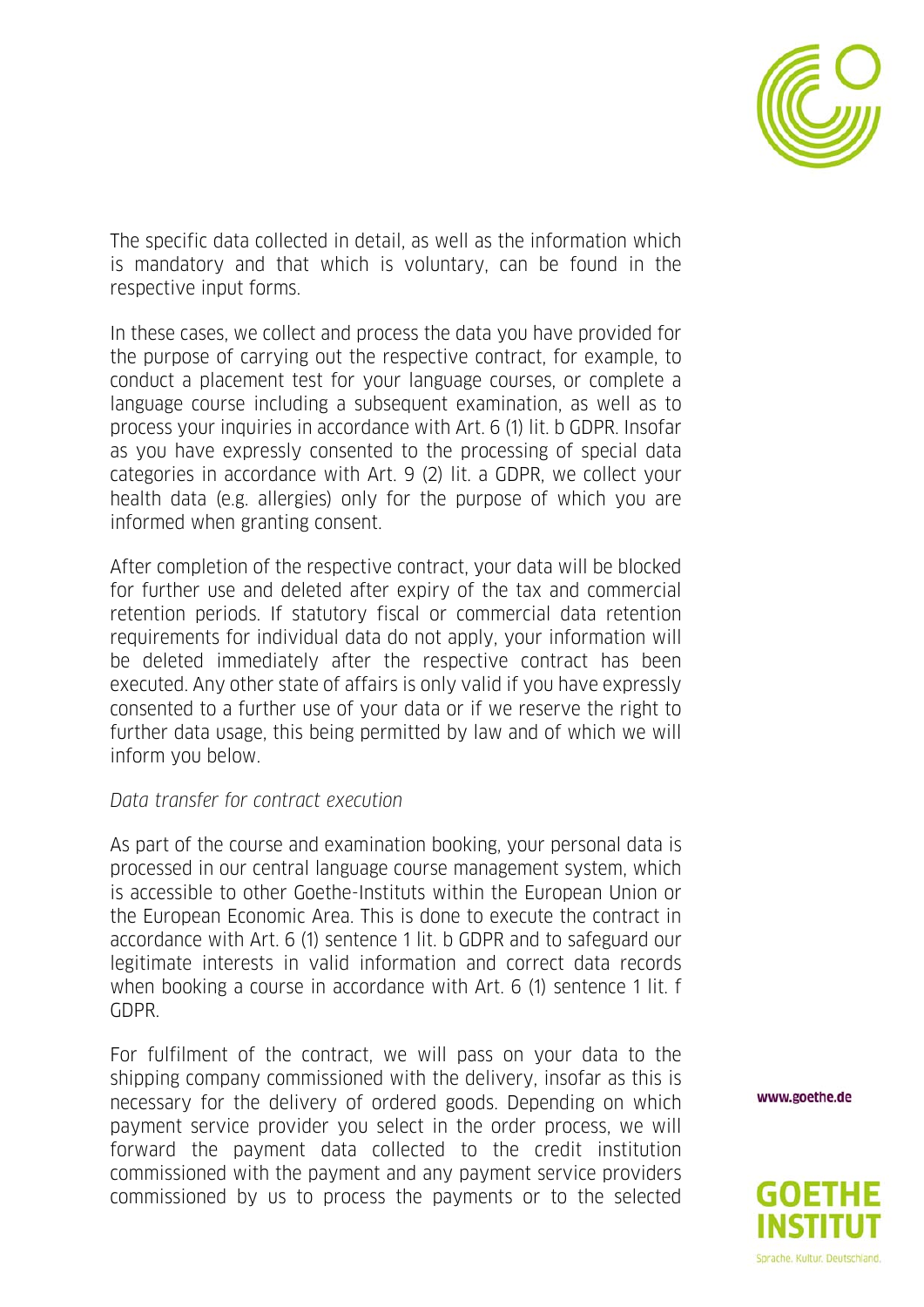

payment service. In part, the selected payment service providers will also collect this data themselves, provided that you create an account there. In this case, you must log in to the payment service provider with your access data during the ordering process. In this respect, the privacy policy held by the respective payment service provider applies.

As part of the execution of our contracts with you, for example, through the provision of language courses, we pass your data in part to service providers who process them on our behalf and within the framework of a contract between the Goethe-Institut and the respective service provider for order processing. Such a service provider may, for example, be the provider of a software that the Goethe-Institut uses for contract execution.

## **2. DATA COLLECTION AND USE FOR THE PURPOSES OF DIRECT ADVERTISING**

### *a) Postal advertising*

We reserve the right to use your first and last name, and your postal address for our own advertising purposes, e.g. to send you interesting offers and information about our products by post. This serves to safeguard our legitimate interests, which are predominantly justified in the interests of weighing up our interests, in a promotional approach to our customers in accordance with Art. 6 (1) lit. f GDPR. You can object to the storage and use of your data for these purposes at any time by sending a message to datenschutz@goethe.de.

### *b) Email newsletters*

If you subscribe to one of our newsletters, we will use the information required or separately provided by you to periodically send you the email newsletter to which you have subscribed. The sending of email newsletters takes place on the basis of your separate explicit consent as per Art. 6 (1) lit. a GDPR. For security reasons, we use the so-called double opt-in procedure: we will only send you a newsletter by email if you have previously confirmed your newsletter subscription. For this purpose, we will send you an email confirming the subscription via the link contained therein. We want to make sure that only you as

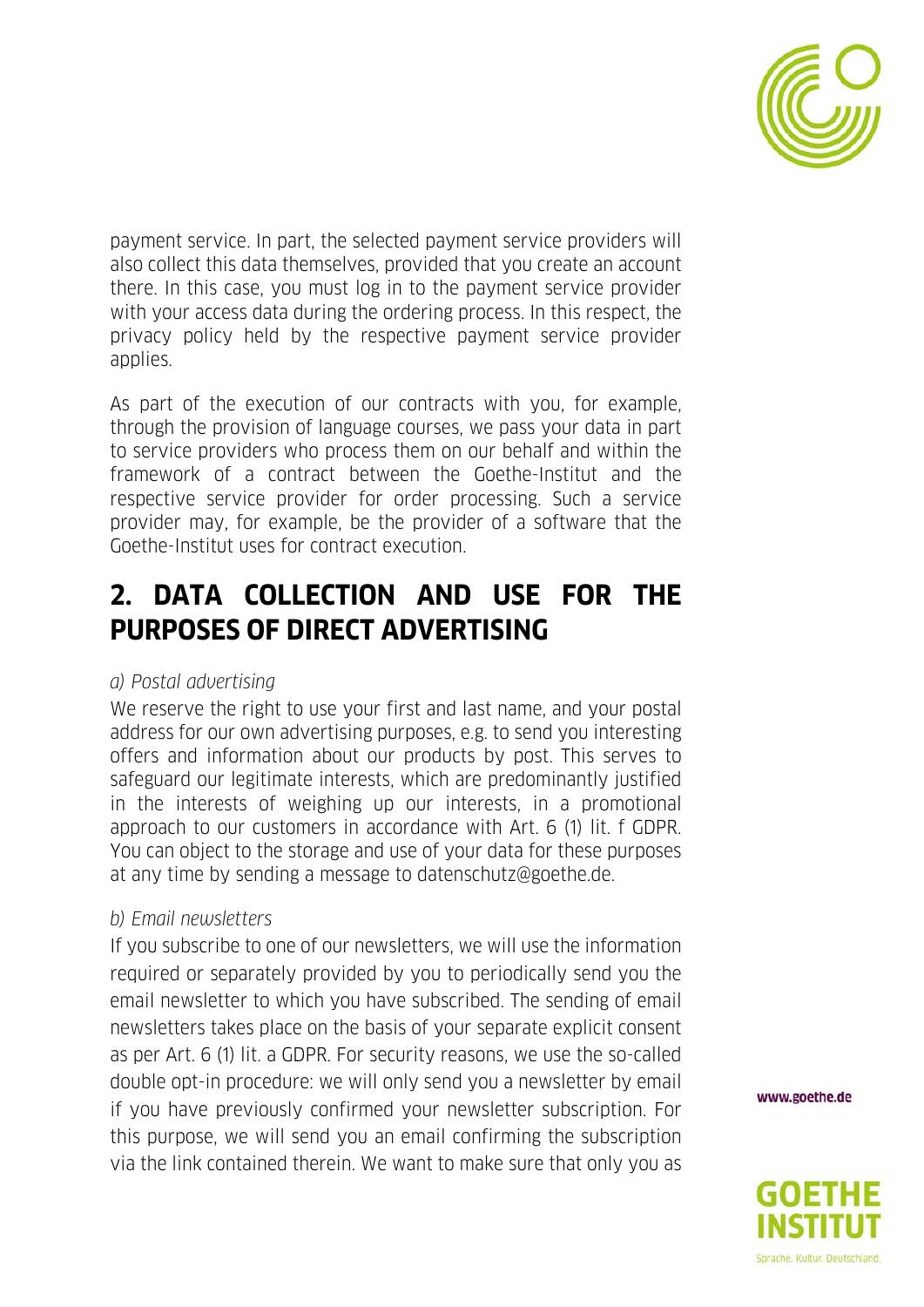

the owner of the specified email address can subscribe to the newsletter.

The newsletter is sent as part of a processing order on our behalf by a service provider, to which we pass on your email address.

You may object to this use of your email address at any time by sending a message to the contact details provided below or through a dedicated link in the email message, without incurring any costs other than the transmission costs according to the basic tariffs.

## **3. DATA DTRANSFER TO THIRD PARTIES**

### *a) Data transfer to Goethe-Instituts*

In the event that you are excluded from an examination by the Goethe-Institut due to one of the reasons stated in the examination regulations, the Goethe-Institut will impose a one-year block exempting you from the exam portfolio of the Goethe-Institut worldwide; for the purpose of enforcing this measure (checking compliance with an imposed test ban), your data will be passed on to the Goethe-Institut examination centres (see § 2 of the Examination Regulations) worldwide and processed there. This is done on the basis of the execution of the joint contract to provide an examination pursuant to Art. 6 (1) lit. b GDPR. To the extent that personal data processing takes place in countries outside the European Union or the European Economic Area, this is also based on the necessity of data transfer for the execution of this contract.

### *b) Data transfer to the central examination archive*

If you have consented to it in accordance with Art. 6 (1) sentence 1 lit. a GDPR, for the purpose of checking the authenticity of and issuing replacement certificates, data relating to the examinations you have taken will be stored and used in the central examination archive (for a maximum of 10 years). No further transmission of your personal data to third parties for purposes other than those listed above takes place.

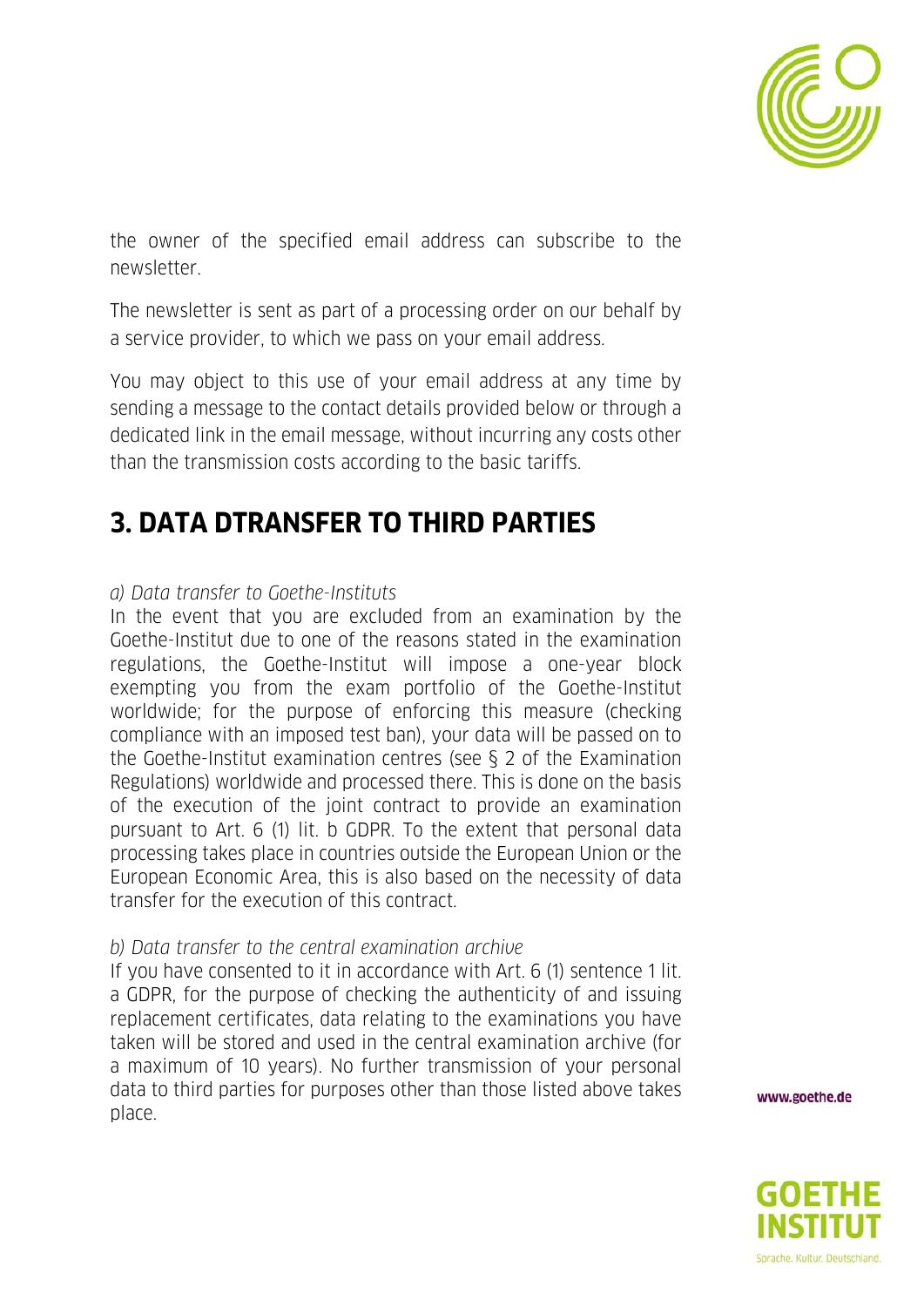

## **4. DATA PROTECTION**

We protect our systems and data processing processes with comprehensive technical and organisational measures against the loss of, destruction of, access to, modification or dissemination of your data by unauthorised persons

## **5. YOUR RIGHTS AND DATA PROTECTION CONTACT INFORMATION**

As a data subject, you have the following rights:

- according to Art. 15 GDPR, you have the right to demand information on the personal data processed by us in the scope specified therein;
- in accordance with Art. 16 GDPR, you have the right to demand without delay the correction of incorrect personal data or completion of personal data stored with us;
- according to Art. 17 GDPR, you have the right to demand the deletion of your personal data stored by us, unless further processing is required
	- to exercise the right to freedom of expression and information;
	- to fulfil a legal obligation;

;

- for reasons of public interest or
- to assert, exercise or defend legal claims
- according to Art. 18 GDPR, you have the right to demand the restriction of the processing of your personal data, insofar as
- 

www.goethe.de

• the accuracy of the data is disputed by you:

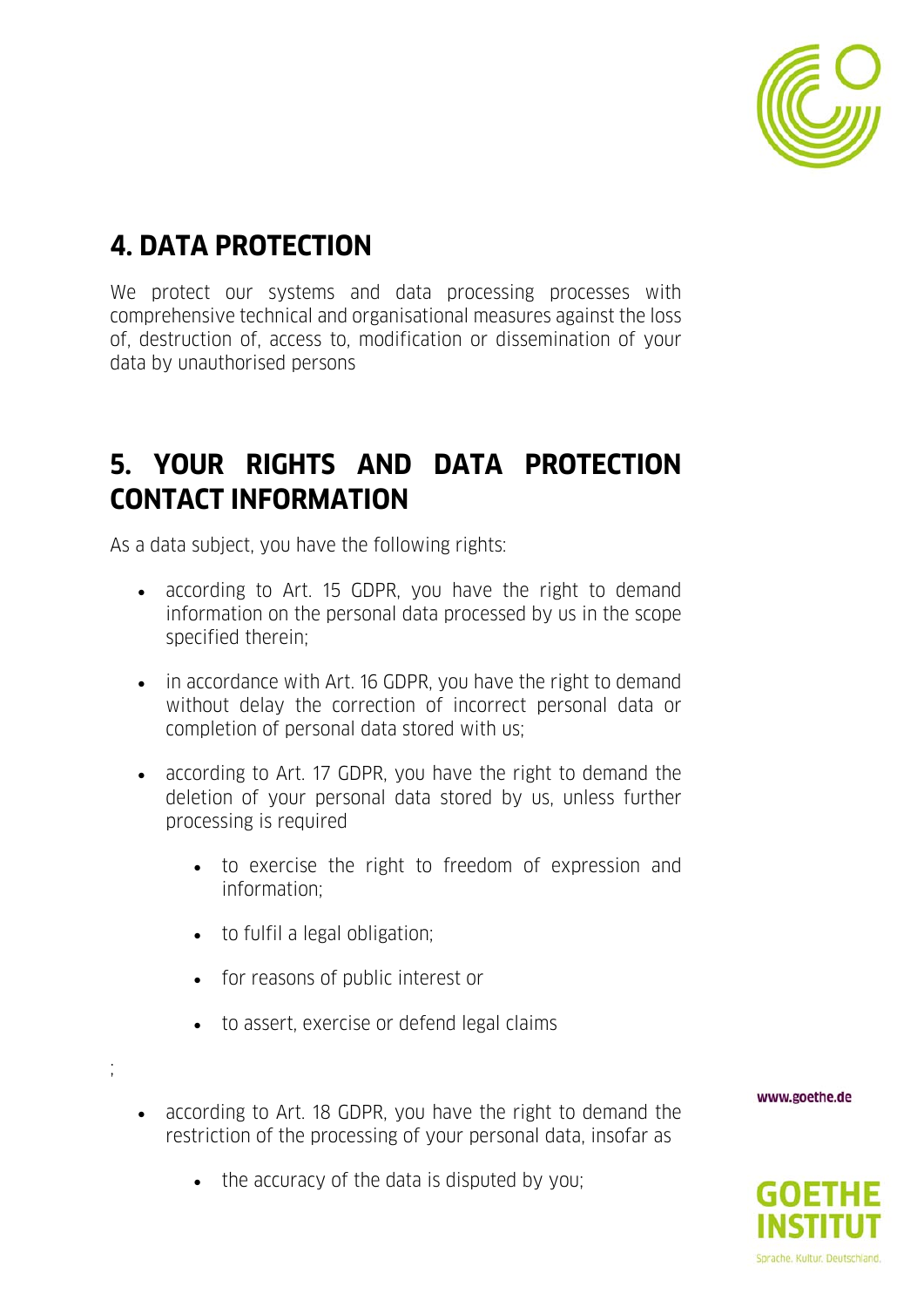

- the processing is illegal, but you reject its deletion;
- we no longer need the data, but you need it for asserting, exercising or defending legal claims, or
- you have filed an objection against the processing in accordance with Art. 21 GDPR;
- according to Art. 20 GDPR, you have the right to receive your personal data, which you have provided to us, in a structured, common, and machine-readable format, or to request the transfer to another responsible party;
- according to Art. 77 GDPR, you have the right to complain to a supervisory authority. As a rule, you can contact the supervisory authority of your usual place of residence or work, or our company headquarters.

If you have any questions regarding the collection, processing or use of your personal data, information, correction, restriction of processing or deletion of data, and revocation of any consent granted or objection to a particular use of data and the right to data portability, please contact our company Data Protection Officer:

The Data Protection Officer Goethe-Institut e.V. Dachauer Str. 122 80637 Munich Germany datenschutz@goethe.de

# **6. RIGHT TO OBJECTION**

To the extent that we process personal data as explained above in order to safeguard our legitimate interests, which are predominant in the context of a weighing up of interests, you can object to this processing with effect for the future. If the processing is for the purpose of direct marketing, you can exercise this right at any time as described above. Insofar as the processing takes place for other